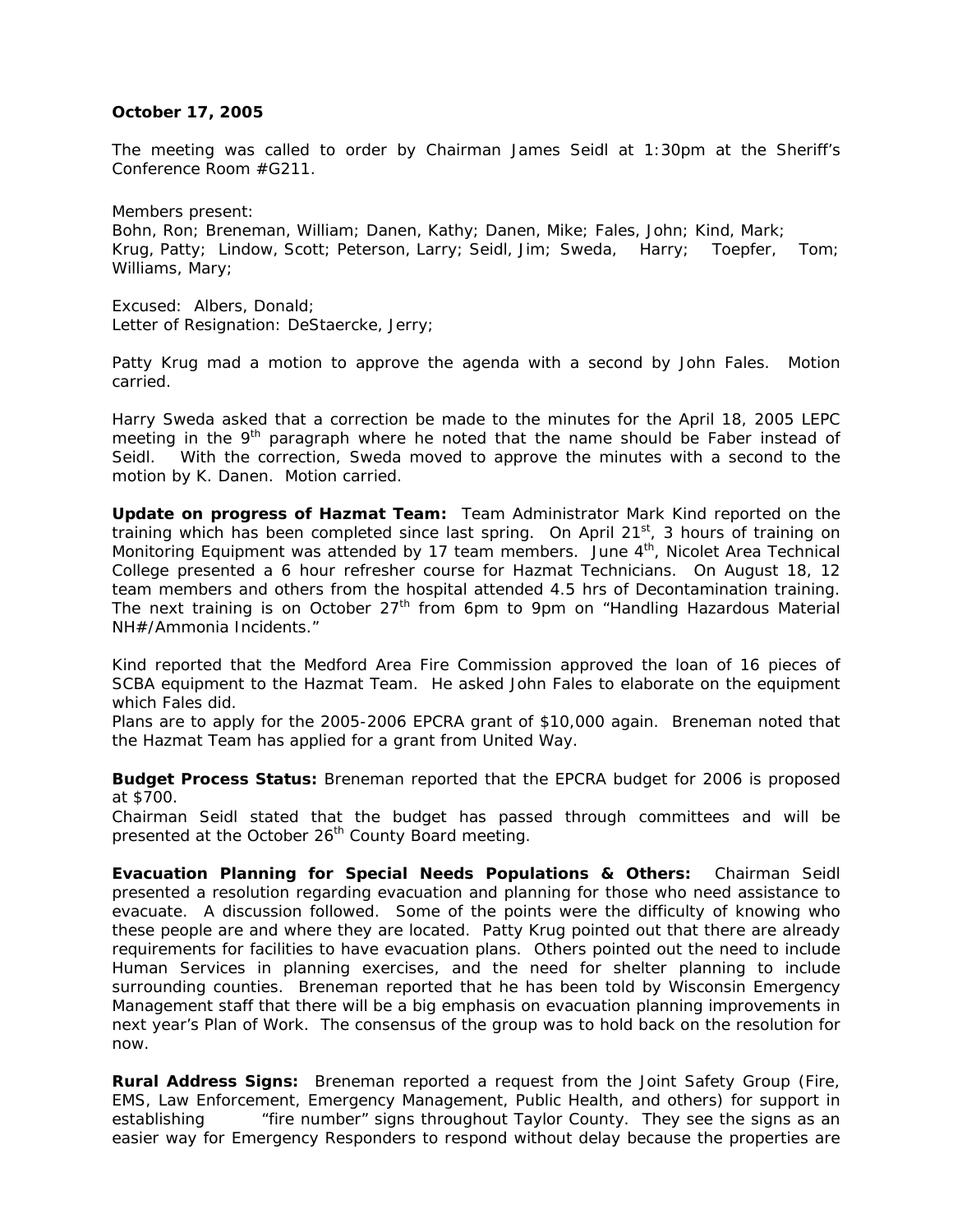uniformly marked with their address numbers. Taylor County Code in Chapter 61.01 requires home owners to post their number "so that numbers can be observed by emergency personnel." There are no specifications for signs, for sign location, or penalty for non-compliance. The Joint Safety Group sees this as a problem and would like to see improvement in the County Code. Patty Krug suggested giving new home builders an information letter about posting the numbers and asking for voluntary compliance.

Road names and duplications of same also came under discussion. Several examples of those problems were shared with the LEPC. Chairman Seidl asked that any road conflict or duplication be sent to him. He will take the issues to the Zoning Committee for assistance.

## **Roundtable discussion**

Larry Peterson asked if there had been an incident where the Forest Service did not allow entry into and area for an emergency response. It was reported by someone else that responders did not have a problem with this incident and response was facilitated.

## **Certificate of Appreciation**

Chairman Seidl presented a Certificate of Appreciation to the committee for their approval for the certificate to be presented to Jerry DeStaercke. Mr. DeStaercke submitted a letter of resignation from LEPC. Mr. DeStaercke has been a member of LEPC for a number of years and as Village President for Gilman for many years was the backbone behind the establishment of the MEOP for Western Taylor County. It was noted that this MEOP was used as a standard for other jurisdictions. There was a motion by Tom Toepfer with a second by Ron Bohn to approve the Certificate of Appreciation for Jerry DeStaercke and to thank him for his service to LEPC and Taylor County.

## **Schedule next meeting date**

The next meeting of LEPC will be at the call of the LEPC Chairman. The regular bi-annual meeting of LEPC will be in April 2006.

**Adjournment -** Motion by Mike Danen, second by Larry Peterson to adjourn. Motion carried

By: Bill Breneman, Emergency Management Director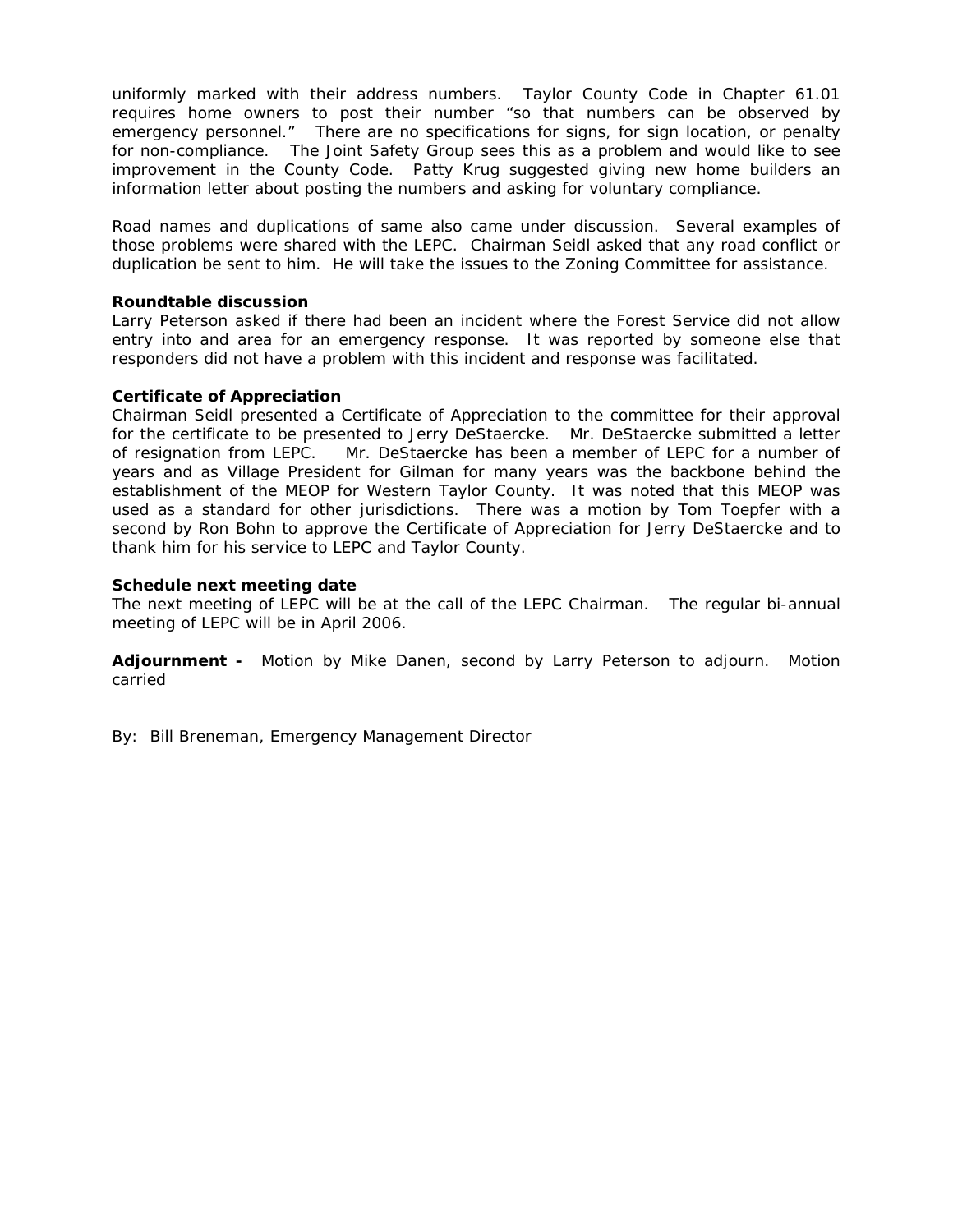# **April 18, 2005**

The meeting was called to order by Chairman Jim Seidl at 1:320pm.

Members present: Breneman, William; Danen, Mike; Faber, Sue; Fales, John; Krug, Brian; Krug, Patty; Lindow,Scott; Peterson, Larry; Seidl, Jim; Sweda, Harry; Toepfer, Tom; Williams, Mary Excused: Don Albers, Mark Kind, Russ Bullis; Ron Bohn, Mike Schaefer, Sacho, Laurie; Danen, Kathy; Ristow, Lois; DeStaercke, Jerry

A motion to approve the minutes of the October 18, 2004 meeting was made by Harry Sweda, second was made by Mike Danen. Motion carried.

Emergency Management Director Bill Breneman reported on National Incident Management System (NIMS). Training is scheduled for April 19<sup>th</sup> in 3 sessions: 9:00am;12:30pm;7:00pm to be held at the Medford Area Fire Hall. Chairman Seidl presented a proposed resolution adopting NIMS as the system used in Taylor County. A motion was made by Mary Williams with a second by Krug. Discussion and explanation of the resolution followed. Motion carried.

An election of officers was held. Jim Seidl was nominated to be Chairman by Sweda. Motion by Fales to close nominations and cast a unanimous ballot for Seidl was seconded by Williams. Motion carried. Seidl was elected Chairman.

Mike Danen was nominated by Peterson to be Vice-chairman. Motion by Fales to close nominations and cast a unanimous ballot for Danen was seconded by Williams. Motion carried. Danen was elected Vice-Chairman.

Sweda nominated Breneman to be Secretary. Motion by Fales to close nominations and cast a unanimous ballot for Breneman was seconded by Williams. Motion carried. Breneman was elected Secretary.

Fales nominated Sue Faber to be Alternate Secretary. . Motion by Fales to close nominations and cast a unanimous ballot for Seidl was seconded by Peterson. Motion carried. Faber was elected Alternate Secretary.

A motion was made by Tom Toepfer to make elections effective April 20<sup>th</sup> if there are no changes made by the County Board. The motion was seconded and carried.

Harry Sweda asked about the terms of office and asked if they could be extended to be two years in length. He also asked if there could be a procedure that the Vice-Chairman moved up to Chairman automatically. Breneman will ask Regional Director Lois Ristow is that is an acceptable practice and in accordance with State Statutes. The By-Laws were approved as they are, and Breneman will report back to the next meeting on the response from Regional Director Lois Ristow.

The membership list of the LEPC was reviewed. Breneman is waiting for a response from the Star News as to who their representative will be. No other changes.

The committee reviewed the procedures for Local Agency Response and Reimbursement Guidelines for 1989 Wisconsin Act 256. A copy of the guidelines is attached to these minutes. Motion by Williams to adopt the guidelines; second by Danen. Motion carried.